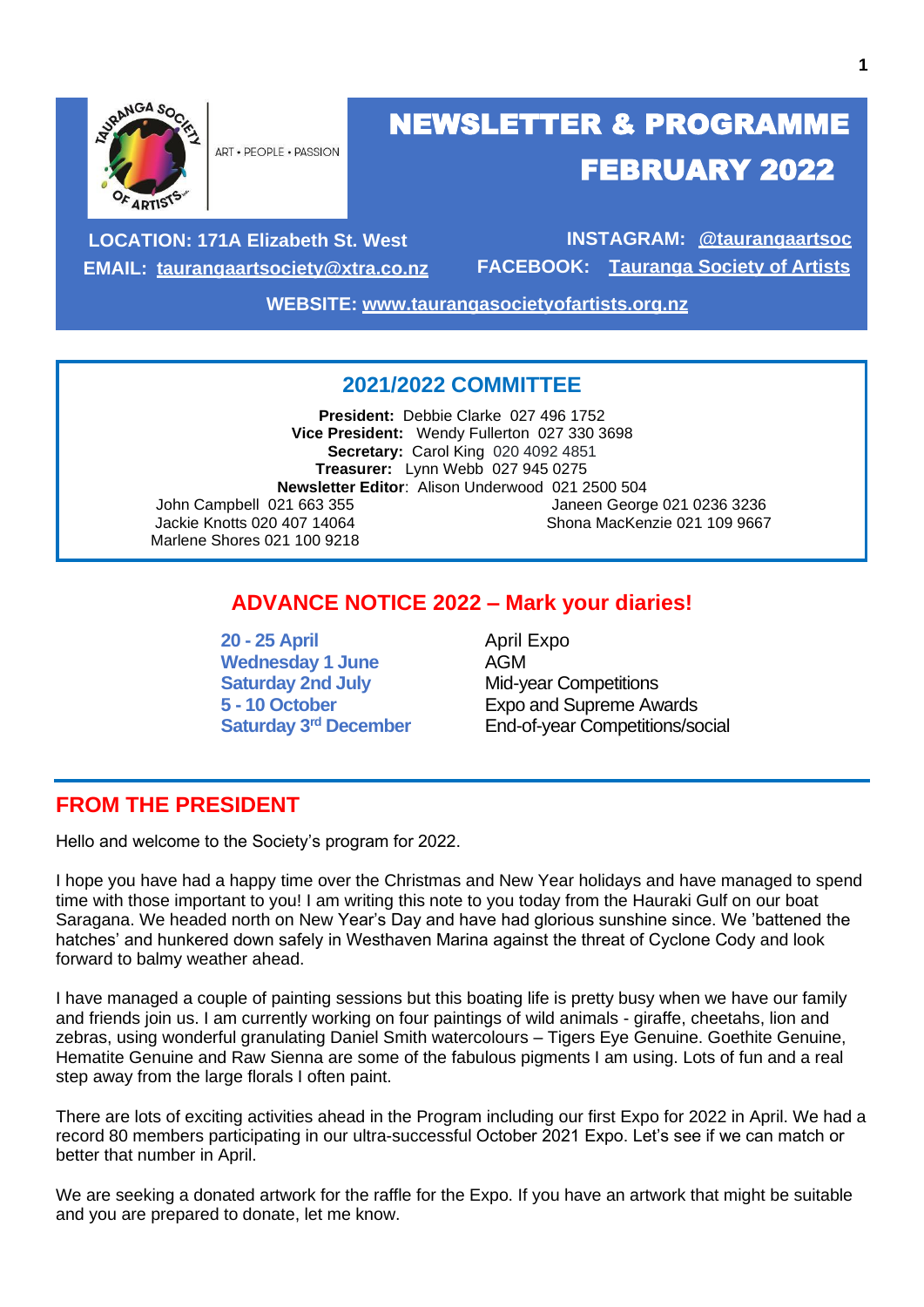I am in the process of organising a large Smart TV and WIFI for the Art Room which we will be able to stream live tutorials by Graham Baker (Graham is now living in Melbourne), YouTube based tutorials, New Zealand and International tutorials, and you will be able to connect your phone and iPads to the WIFI for reference images etc.

My sincere thanks to Lynn Webb who has been our very capable Treasurer for two terms on the Executive committee. Lynn is moving to Taranaki and will be unable to continue in her role. If you are competent with accounting/bookkeeping, can use Xero software and can offer a few hours each month to this role, please contact me directly. We really need a smart 'numbers person' to take over this position urgently.

Special thanks to Audrey Naismith who has been a committed Monday Drawing Class session leader for many years. Audrey is stepping down from this role in February but we appreciate her gentle steady guidance and support of that group.

There is going to be a great opportunity to improve your drawing skills and attend regular Still Life drawing classes with Susan Jones. Session times are yet to be confirmed but probably Tuesday afternoons or Wednesday mornings – watch this space – Thank you Susan.

Lastly my warmest congratulations to several of our members who have been judged as finalists in the Miles Art Awards 2022. This biennial event is considered the Bays premiere Art Award. It is a Bay of Plenty wide competition/exhibition held at the Tauranga Art Gallery. Forty finalists' artworks will be shown in a curated exhibition in the gallery from 4 February till 15 May. The artworks will be judged and awarded prior to opening and a People's Choice Award will be announced at the end of the exhibition so make sure you take the time to see this great event and vote for your favourite artwork.

From my little studio floating in the Hauraki Gulf,

Have a great month, Happy Painting

*Debbie Clarke, President* 0274 961 752 [debbie.clarke@landmarkhomes.co.nz](mailto:debbie.clarke@landmarkhomes.co.nz)

### **NOTICES**

#### **WELCOME TO NEW MEMBERS**

We are pleased to welcome Wayne Gordon who has recently joined the Society.

*Executive Committee, Tauranga Society of Artists*

#### **BEREAVEMENT NOTICE – CAROL YOUNG**

We are sorry to farewell our member Carol Young. She had a wonderful sense of humour and was an active member of the night art group, for approximately 20 years. Carol exhibited with our group and entered into the spirit of any activity with her amazing enthusiasm and imagination. She will be sadly missed by all who knew her.

*On behalf of all night time artists.*

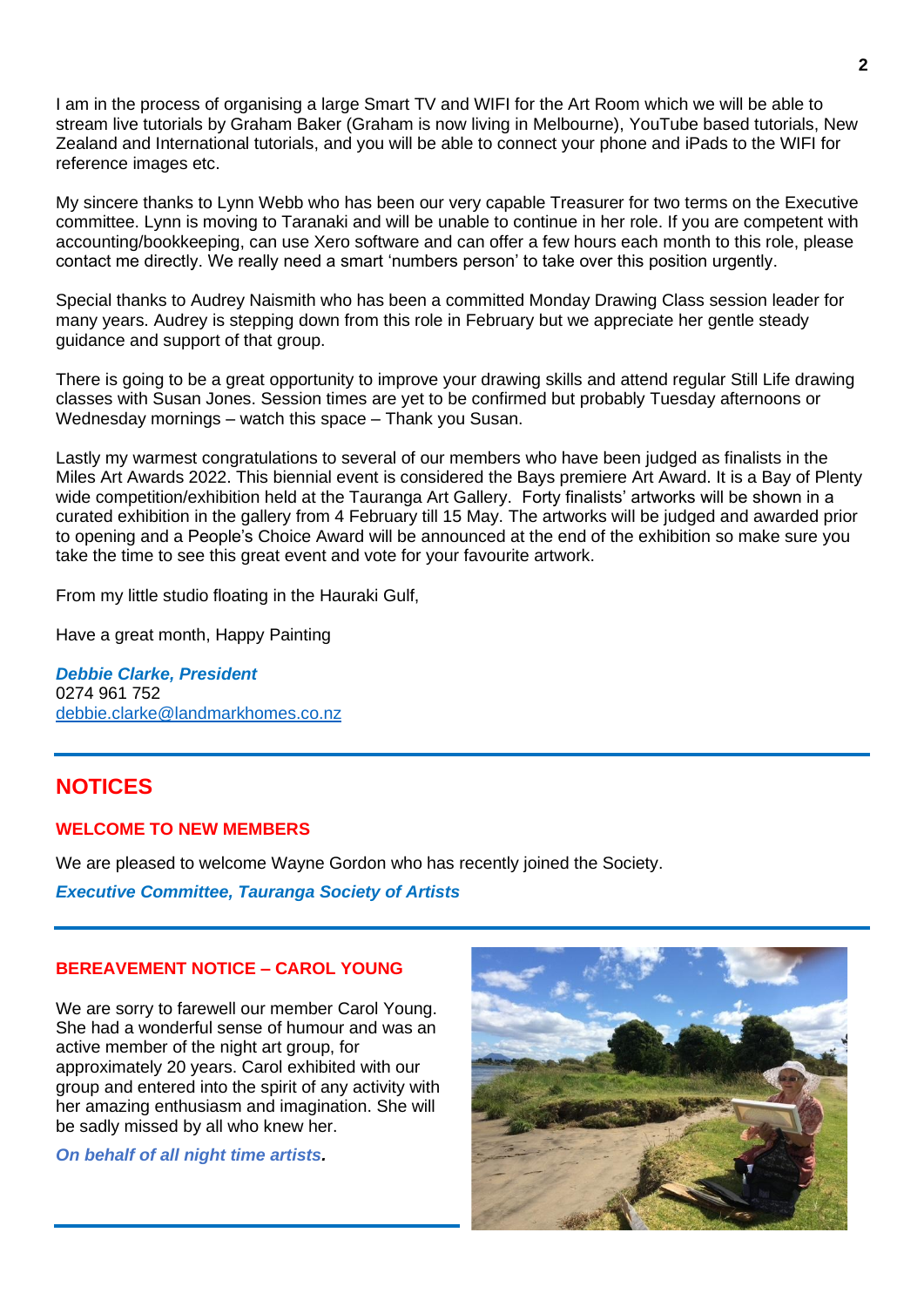### **FACEBOOK & INSTAGRAM**



**<https://www.facebook.com/taurangaartsoc>**

Our **Instagram** id is **@taurangaartsoc**

#### **Facebook and Instagram Update**

Happy New Year! If you would like us to share your Instagram posts to our story and account, follow our Instagram account and tag us when you post. Our followers love to see what our artists are creating!

Thanks, Christie [christiecramerart@gmail.com](mailto:christiecramerart@gmail.com)

*Christie Cramer, Facebook & Instagram Admin*



### **ART IN THE PARK & ON THE STRAND**

#### **NO COSTS – NO COMMISSION**

**Great opportunities for members of the Tauranga Society of Artists Inc to display & sell your art, mix with your fellow artists, and interact with the public – local, from other areas of New Zealand, and overseas.**

| <b>MONTH</b>    | <b>ART in PARK (SATURDAYS)</b>                                 | <b>ART on STRAND (SUNDAYS)</b>              |
|-----------------|----------------------------------------------------------------|---------------------------------------------|
| <b>JANUARY</b>  | SATURDAY 8TH, 22ND and 29TH                                    | SUNDAY 2 <sup>ND</sup> and 16 <sup>TH</sup> |
| <b>FEBRUARY</b> | SATURDAY 5TH, 12TH and 26TH                                    | SUNDAY 20TH                                 |
| <b>MARCH</b>    | SATURDAY 12TH and 26TH                                         | SUNDAY $6^{TH}$ and $20^{TH}$               |
| <b>APRIL</b>    | SATURDAY 9TH , 16TH, 23RD AND 30TH **<br>** Extra for wet days | <b>SUNDAY 3RD</b>                           |
| <b>MAY</b>      | SATURDAY 14TH and 28TH                                         | SUNDAY 1ST and 15TH                         |
| <b>JUNE</b>     | SATURDAY 4TH, 11TH and 25TH                                    | SUNDAY 19TH                                 |

#### **DATES FROM JANUARY TO JUNE 2022**

#### **PLEASE NOTE:**

- **Set up time** is from 8am and **end time** is before 5pm.
- If Council makes any changes to the above dates, you will be advised by group email.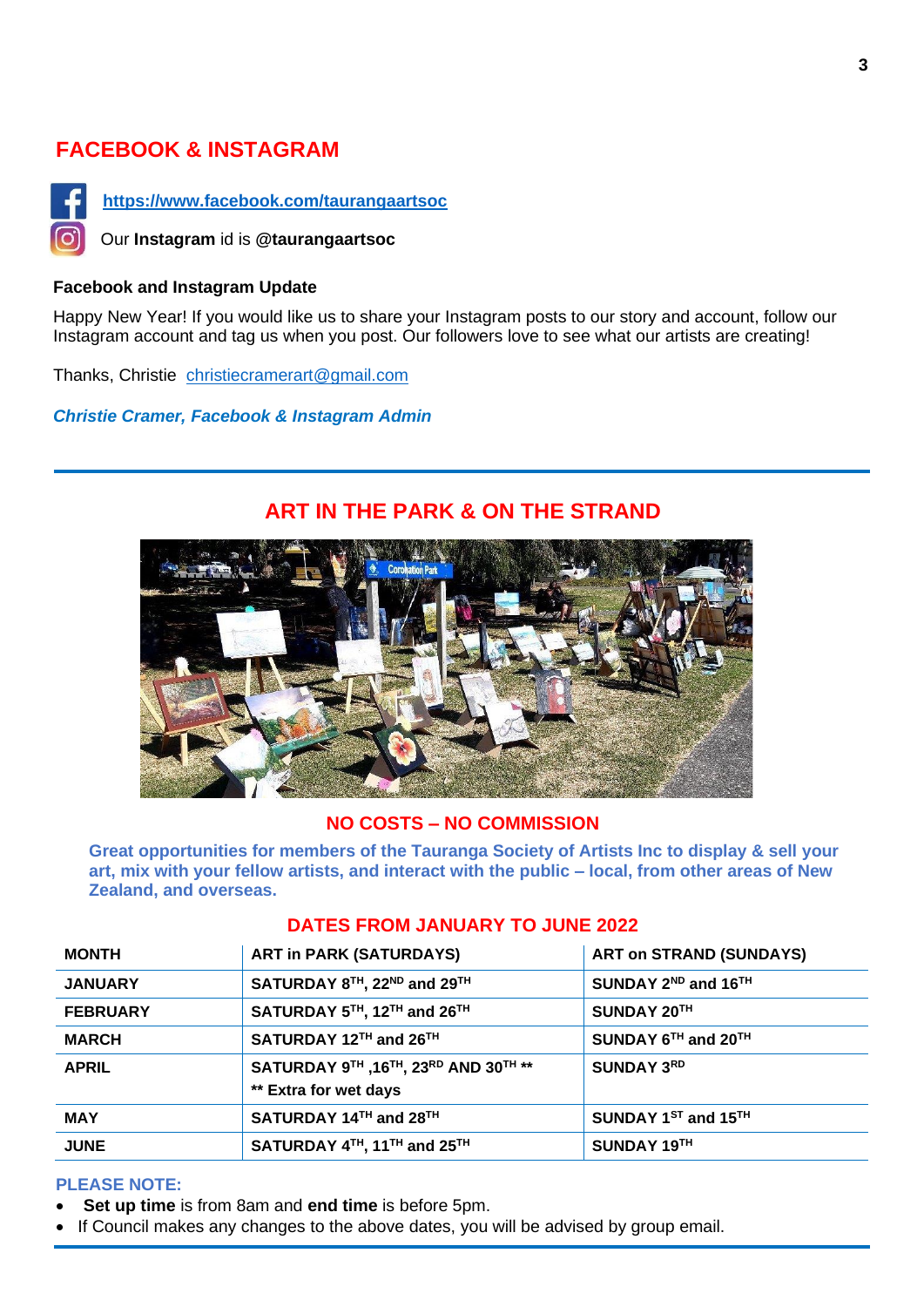### **ARTIST OF THE MONTH: MARLENE SHORES**

#### **FRITH ARTS**

I travelled to Japan in 2009 where I met a man up in the mountains who made amazing lampshades from his gourds. I bought 3 Gourds 2011 in Kawhia. I had them on display at home on a shelf, but it wasn't until 2019, when I began to paint and carve them, that I discovered the beauty and the versatility of a gourd. In May 2020 whilst practicing techniques for my gourds... by chance, as pen met paper, it took on a life of its own. With a twist of fate each stroke of pen, fine lines came together, patterns flowed and I called it *"Inzentation"*

Each piece has hidden images within, that only the viewer can draw out with their own unique inner imagination. I have now opened Frith Arts an Art gallery at 1238 Papamoa Beach Rd to showcase my Inzentation and Gourd creations.

An open day is planned for the  $12<sup>th</sup>$  of February with live music etc, open invitation for all Art Society members, but will be dependent on what current Covid 19 restrictions are on the day.

Phone 021-100-9218 Follow me on Instagram: frith.art Facebook: Frith Arts and Marlene Shores





**Artist of the month** is an opportunity for members or a group to have 5 pieces of their artwork hung for display in the Society rooms for a month. Anyone can participate. We strongly encourage all artists to take this opportunity to exhibit their artwork. We are currently looking for artists to display their work in 2022. If you would like to have your work on show in the future (don't be shy), *contact Janeen George by email at [taurangaartsociety@xtra.co.nz](mailto:taurangaartsociety@xtra.co.nz)*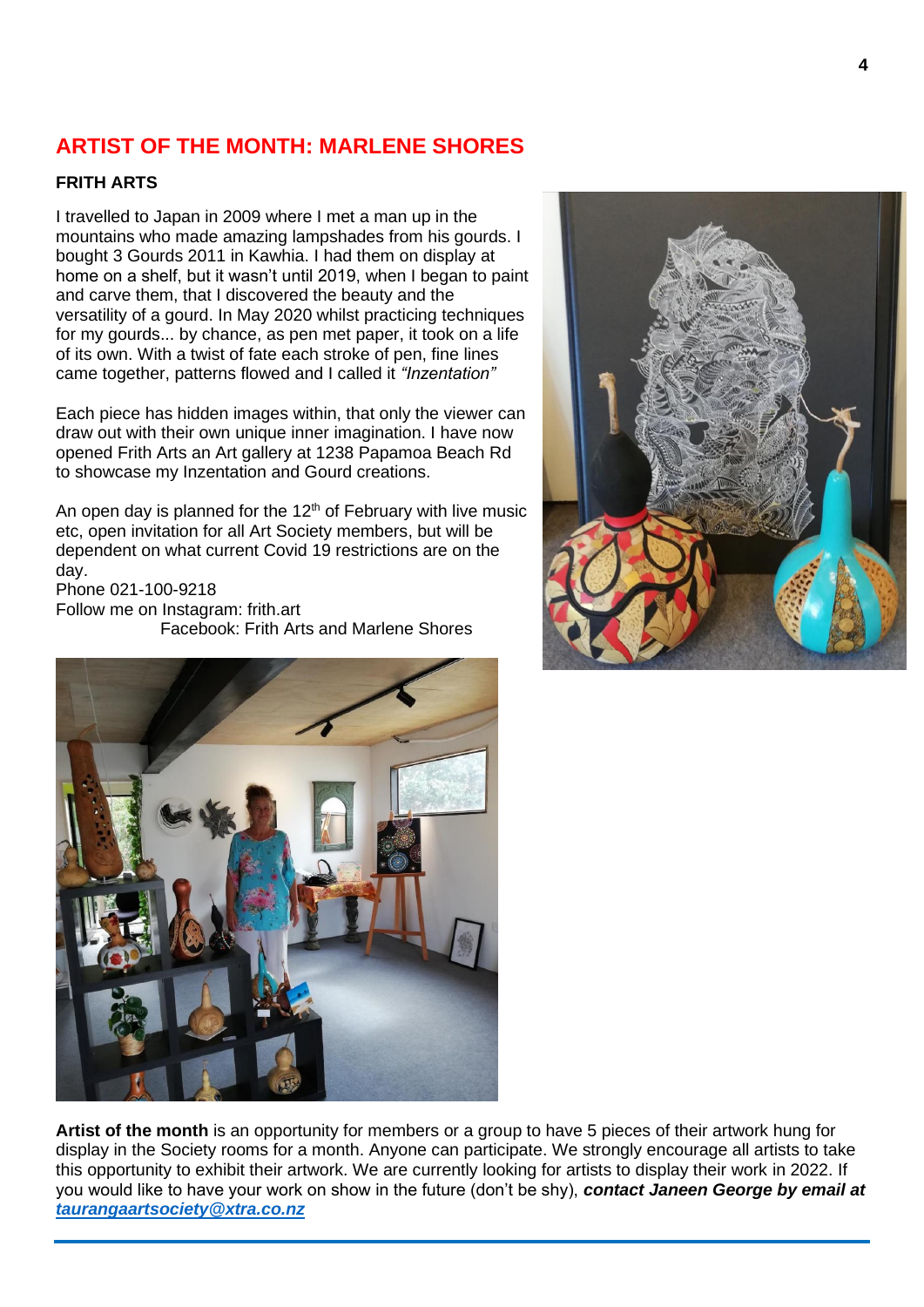#### **ORIGINAL ART EXPO APRIL 2022 (20 - 25 APRIL)**



## **ART • PEOPLE • PASSION**

Our first major exhibition is just 12 weeks away! This is a great opportunity to exhibit and sell your best artwork so get those brushes flying!

The format will be similar to previous Expos, however Anzac Day is on Monday 25th so we are hoping to have an extra day of exhibition on Anzac Day. We'll keep you posted.

The venue will be Tauranga Boys College Gymnasium. You will be able to enter up to 5 artworks.

Happy Painting! Exhibition Team

*Deb Clarke (EX) Exhibition Coordinator*

### **PROGRAMME AND COMPETITIONS SUB-COMMITTEE**

Welcome back to another year, hopefully of productive painting. Our committee will review the feedback from the members' survey last year, with the aim of putting together a programme of "Tutorials" to match your requests.

We already have been informed of members and some outsiders who would like to do a workshop in the coming year. These include Damien Kurth, who would do a weekend workshop. His classes are based around the building blocks of painting and traditional ideas and techniques and then lead on from there. He has tutored painting for over 20 years. At this stage he is interested in running a weekend workshop in portrait painting.

Another member Sue Jones is hoping to run a "Still Life class" this year. This is likely to be on 2<sup>nd</sup>, 3<sup>rd</sup>, or 4<sup>th</sup> Wednesday morning. Her idea is to improve our drawing and perspective skills, and using any medium produce some pictures of a high quality suitable for exhibitions and competitions.

It is intended to run "Appraisals" this year a week in advance of any "Exhibition", or "competition". This will give members the opportunity to incorporate any advice before the day if they choose to. Carrol Bisset has indicated that she would be happy to do one of these "Appraisals".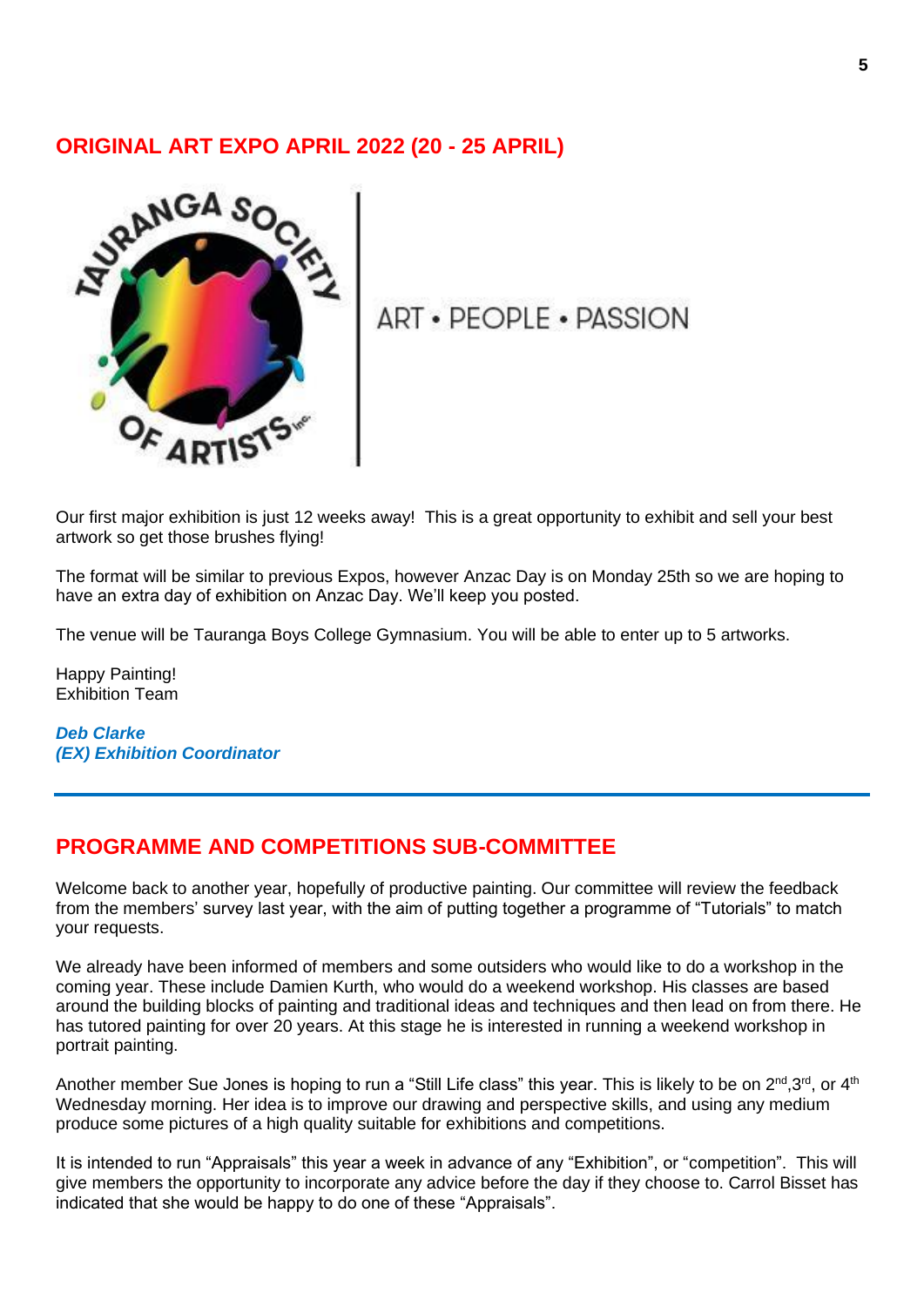The response to Evan Woodruffe's presentation on new materials was well supported, but sadly he was unable to leave Auckland due to Covid-19 last year. We now have a better understanding of how he runs these sessions and we will see if he is available to hold one early in the year. There is likely to be one session in the morning, and another in the afternoon as he can handle only about 10-12 people at a time.

After our first meeting in February, we will be able to give a clearer picture of our programme for the year, which will be entered on our wall planner placed in the clubroom.

#### *Lyn Watts, Malcolm Drysdale, Jenny Roberts, Janet Fox, Kinsa Hays and Wendy Fullerton.*

### **LIBRARY NEWS**

Hi everyone,

#### **Picasso Quote - "The purpose of art is to wash the dust of our daily life off our souls".**

Welcome to the New Year everyone to pursue our passion of art and uplift our souls. Art comes from our fertile inner imaginations, creating pathways in our brain when learning new skills and keeping our brains active.

For me; vibrant colours give me a way to express my love of nature in all its glory. I have been learning how to use acrylics as watercolours from DVD's which makes an unlimited palette to feast on.

Review of 3 DVD's

Cranshaw Paints Acrylics - by Alwyn Cranshaw (4) Using acrylics as a versatile medium, Alwyn shows an easy-to-follow style painting landscapes, flowers, figures and seascapes.

Simply Painting - by Frank Clarke (6) (6) Frank gives a basic demonstration of acrylic form for painting background, shapes, highlights and different brush techniques.

A Guide to Acrylic Painting - by Del Newport (7) This DVD teaches you step by step finer details of acrylic painting with shading, light and fine work on flowers and leaves.

Great to be back to wash the dust off our souls:

*Gay Carter, Librarian*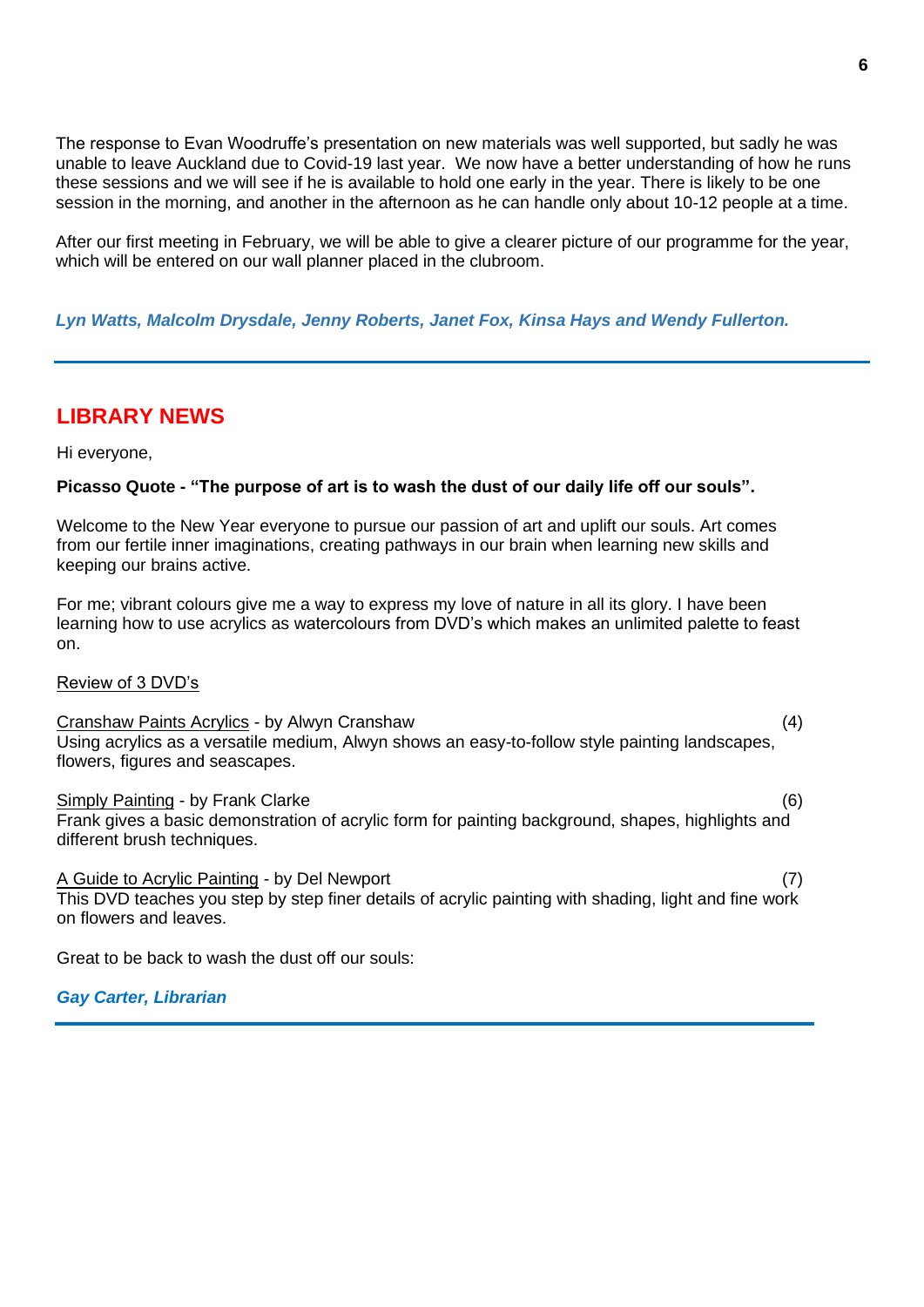### **SESSION LEADERS**

- Monday am/pm, 1st and 3rd week **-- PASTELS --** Mary McTavish, [jhmemcts@gmail.com](mailto:jhmemcts@gmail.com)
- Monday am/pm, 2nd and 4th week **-- DRAWING –** to be advised
- Tuesday am **-- OPEN STUDIO –** Greg Nicie, [gregorynicie@gmail.com](mailto:gregorynicie@gmail.com)
- Tuesday evening **-- OPEN STUDIO --** Steve Cordery, 027 510 6669
- Wednesday pm **-- OPEN STUDIO --** Richard Fenn, 577 1644 or 027 245 1741
- Thursday am **-- OPEN STUDIO OILS --** Karen Pritchard, 544 6574 or 021 197.3737
- Friday am, 1<sup>st</sup> and 3<sup>rd</sup> week -- LIFE DRAWING -- Tanya Bamford King, 021 271 2493

*Members are welcome to attend advertised sessions*

### **PASTEL SESSIONS**

Happy New Year to you all. What an amazing summer we have had with endless sunny days, light breezes and very little Covid in our area. How lucky we have been.

I trust you have all had a wonderful holiday away from your regular activities but with the opportunity to take some time to follow your own pleasures with drawing and painting at your leisure. How special it is to be able to spread out and not have to pack away everything each time and just enjoy the moments of sheer pleasure that come from pastelling and seeing the beautiful countryside around us.

I joined an on-line 5 day free pastel workshop run by Karol Oakley from Australia, all about using cool and warm colours in pastel and oils which I found very useful. I will let you know when there are other on-line opportunities coming up through the year.

I have been approached by PANZ to see whether Tauranga would be able to host the 2023 PANZ Convention and I have confirmed that as we hosted last in 2011 it is probably our turn again so I will be asking some of you to help make this event a successful one towards the end of March, early April 2023.

Our first session back at TSA after the break will be Monday 7<sup>th</sup> February which I see is when Waitangi Day is being observed. I will go into the rooms and hope that some of you are able to come along for the first session of the year and look forward to catching up with you soon.

Best wishes for 2022

Kind regards

*Mary McTavish, Pastel Convenor PANZ Rep for BOP*